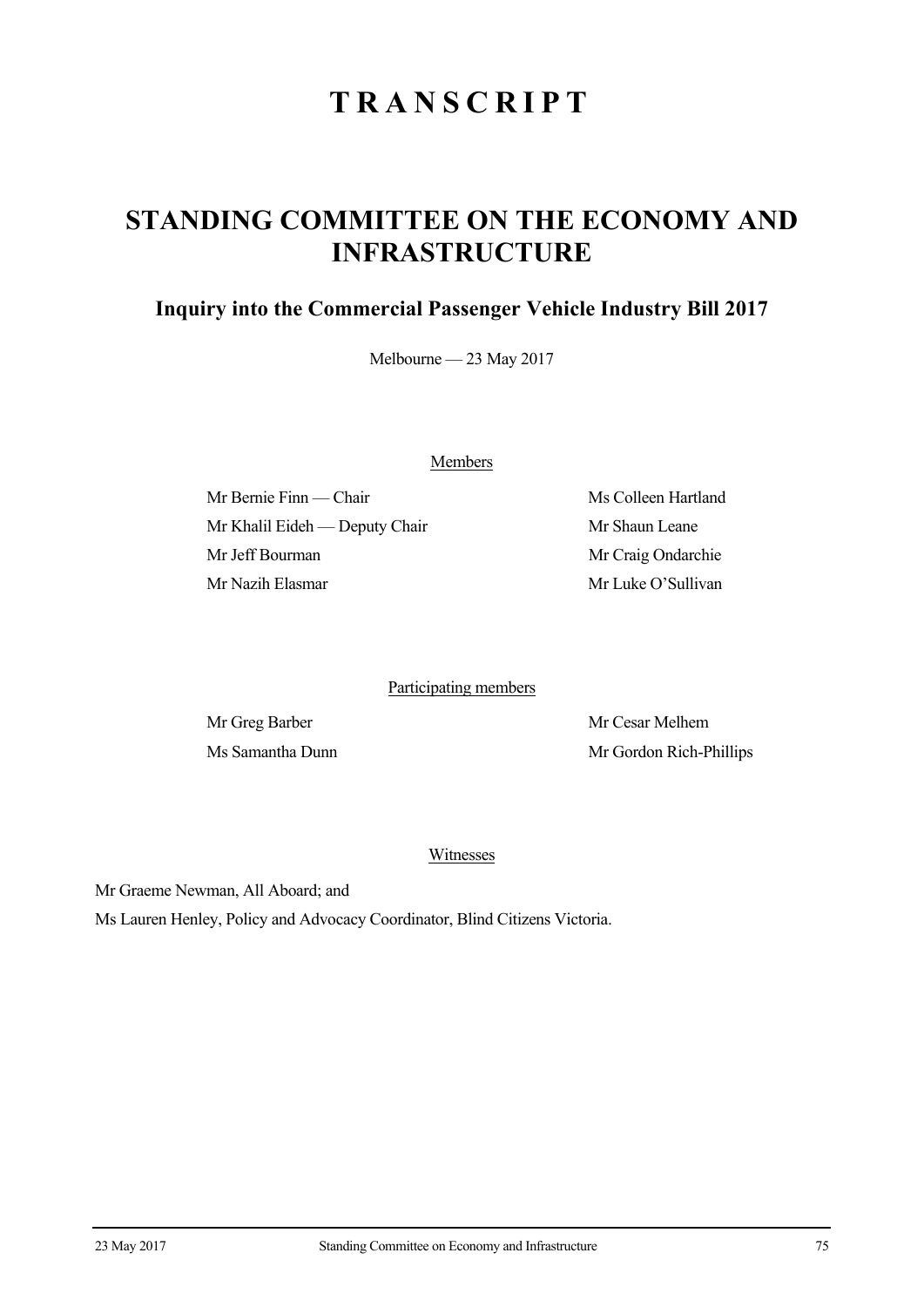**The CHAIR** — Welcome to the public hearings of the economy and infrastructure committee. All evidence taken at this hearing is protected by parliamentary privilege. Therefore you are protected against any action for what you say here today, but if you go outside and repeat the same things, those comments may not be protected by this privilege.

Thank you for coming in. I would ask you to start with 5 to 10 minutes of opening comments, and if you could begin by giving us your name, organisation and suburb for the record, that would be a marvellous thing. Thank you very much.

**Ms HENLEY** — Lauren Henley, appearing on behalf of Blind Citizens Australia, and I am based in the Melbourne CBD.

**Mr NEWMAN** — I am Graeme Newman, I am here today representing the All Aboard network. I live in Diamond Creek.

**The CHAIR** — Thank you very much. Who would like to go first?

**Mr NEWMAN** — I guess, as a representative of All Aboard, we are watching with interest as to what is happening with the deregulation of the taxi industry. We do have some concerns, and I guess if we look at the information that is in the first part of the bill, the thing that is of concern to us is the \$2 levy. The majority of people with disabilities who depend on wheelchair-accessible taxis are not usually particularly well off and therefore we feel that \$2 levy could be quite significant for them, especially considering that they often do very short trips, for example, from home to their local GP et cetera.

I have put together a bit of a presentation, which has been distributed. Some of those things that I have raised there that are of concern to the All Aboard network are perhaps not relevant quite yet but will become more so as more and more legislation is passed towards the deregulation of the industry. I think that is about all I would like to offer at this stage.

**The CHAIR** — Thank you. Ms Henley, would you like to say a few words?

**Ms HENLEY** — Yes. I think Blind Citizens Australia also has a few concerns around the \$2 levy in particular. Our members and the people whom we present are amongst the most frequent users of rideshare and taxi services in Victoria. The people we represent rely very heavily on those services and are often on very limited incomes, so again we would echo those concerns that it may actually be a cost barrier for people to be able to get around their community when they do not always have an alternative means of doing so. So that is my first comment.

I guess it is a space we have been looking at very closely in other states and territories as well. Obviously point-to-point transport in terms of taxi services, rideshare services — everything that falls under that category of point-to-point transport — has been evolving significantly over a number of years with the shift towards a sharing economy, so we are very keen to make sure that the regulatory framework that is put in place in response to those changes is actually adequately equipped to meet the needs of passengers with disability. Although regulations need to give people choice and control over the services they use, whether it be taxi services, rideshare services, community transport or hire cars, we do think that government has a role to play in actually regulating accessibility requirements for those services.

There are a number of things that we would like to see in future in terms of equal access to information, whether it be online booking services or access to vehicle registration numbers, so people are able to actually pursue complaints if they have problems with drivers, and access to metered fare information through the provision of talking taximeters, and that is technology that is readily available. While I understand that those things do not necessarily fall within the provisions of this bill, there are regulations that may be made under this bill in the future, and we would be keen to see some of those things discussed in relation to those regulations.

**The CHAIR** — Do you see this legislation and the ramifications of this legislation as a threat to cab services, or ridesharing services for that matter, for people with disabilities?

**Ms HENLEY** — I think the people who we represent certainly are embracing the shift towards a sharing economy. They are very keen to be able to have the flexibility to use rideshare services, so I think this bill is a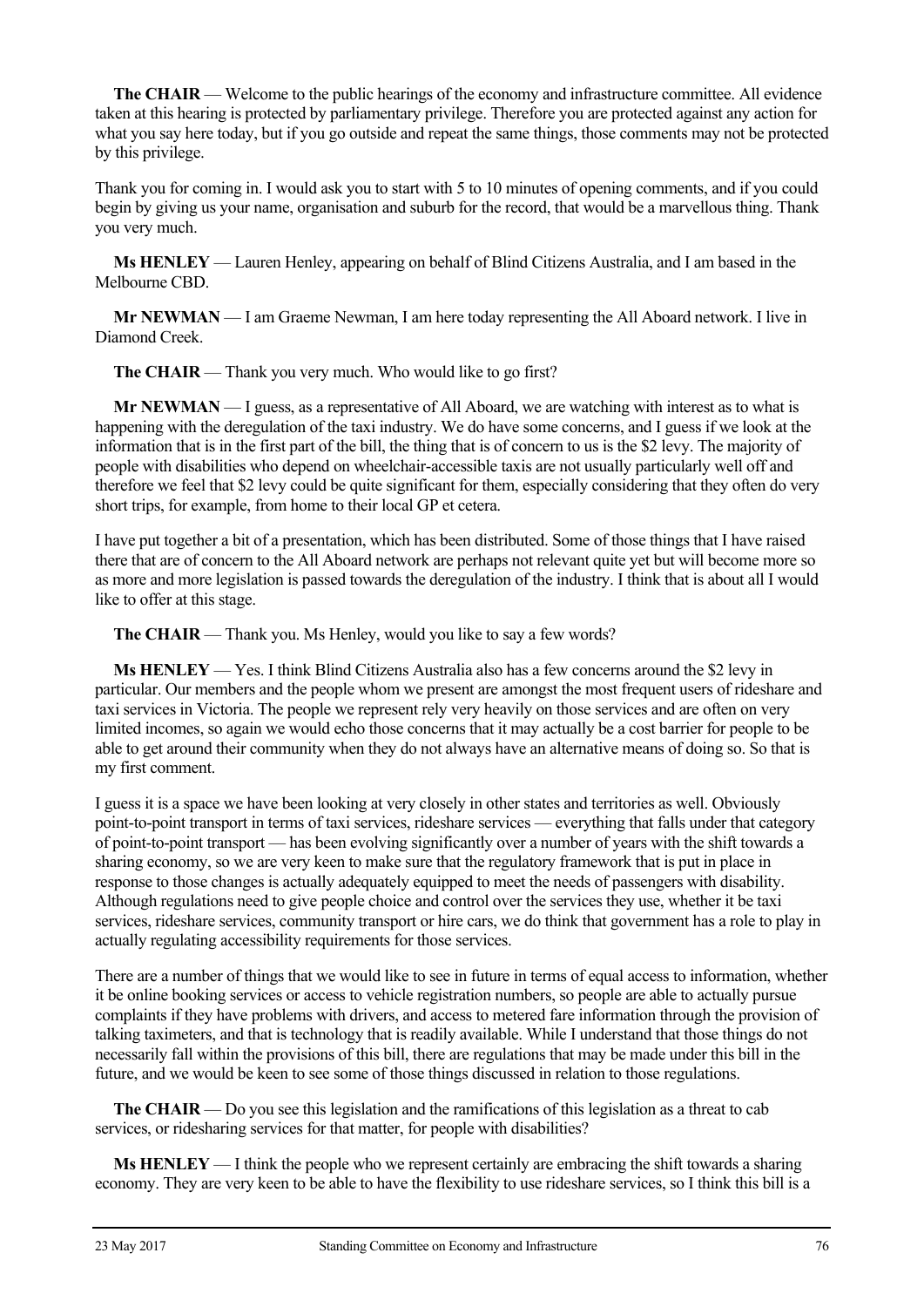good first step in trying to set up a framework that can better regulate that sort of industry and provide choice and control but still protect consumers in terms of their safety and their rights.

One of the issues that the people we represent face at the moment is they get a half-price subsidy to cover the cost of taxi fares — taxi trips from point A to point B — but some people would prefer to use rideshare services because they have found personally that there is a higher level of service with one of those companies, whether it is Uber or some other company that has emerged, but their half-price subsidy at this point in time does not extend to those services. So the flexibility and the choice and control that this sharing environment is supposed to create is not necessarily there for people with disability at this point in time.

**The CHAIR** — So would you suggest that the legislation include the discount component for people with disabilities?

**Ms HENLEY** — Absolutely. We would be very keen to see that.

**Mr MELHEM** — You have already answered the question, because I was going to ask you about your concern in relation to the legislation, particularly the subsidy which you currently receive for using traditional taxis. I think you have answered that. But having said that, are there any other concerns you have in relation to your group? I think you talked about safety concerns and the subsidies. Are there any other concerns you have that you would like to share?

**Ms HENLEY** — Yes, sure. We have just completed a submission around point-to-point transport for the New South Wales government because they are looking at some changes around deregulation of the taxi industry in response to the changes that have emerged as a result of this shift towards a sharing economy, and we are very concerned about some of the things that have been put forward in New South Wales. Just as an example, deregulation — I know that people are trying to create a market-led approach to give people more choice and control, but for people with disability to ensure their rights are upheld in that sort of environment, you cannot just rely on the goodwill of companies like Uber to make sure all of their systems are accessible to people with disability. It is not going to happen. There need to be regulations to ensure that they comply with accessibility requirements. So as an example, registered taxi vehicles in New South Wales at the moment and in Victoria are required to include the vehicle registration number on the door of the vehicle in tactile raised print so that someone without sight has a means of accessing it. In New South Wales, with this deregulation agenda they have actually proposed that they remove that requirement, which means that the people we represent actually have no way of pursuing an issue if an issue does happen to arise, because they cannot access the vehicle registration number.

There are also other things that come into play. I mentioned talking taximeters. So without access to information about metered fares we do not know if we are actually being ripped off. We do not know if we are being overcharged, and it is really difficult to uphold our rights. To try and resolve those issues at the moment you have to go through the process of lodging a complaint with the human rights commission. That can take from three to 12 months to resolve; that is after it has actually been allocated to someone, which is currently taking four months just for that to happen. There is nothing to force the other party to actually come to the table and conciliate a matter, and if it does not conciliate, you have to take the matter to court, which a lot of people cannot afford to do.

So to rely on a market-led approach to accessibility, I think, is very dangerous, and it is going to result in a backward step in accessibility. So I would be very keen for any changes that are introduced to regulate rideshare services in the future to mandate some really strong accessibility requirements.

## **The CHAIR** — Mr Bourman?

**Mr BOURMAN** — I have everything. It has been quite well covered off, actually, and in the submission.

**Ms DUNN** — Thank you both for your submissions today. I just wanted to explore the issue — and it has come up a bit today — around wheelchair-accessible taxis in that we have heard that there are significant difficulties in that market now. Graeme, you in your submission talk about the risk, I guess, to that service with deregulation. I was just interested in your views around what you see as the core issues at the moment in relation to wheelchair-accessible taxis. Is it around financial constraints or are there not enough vehicles? What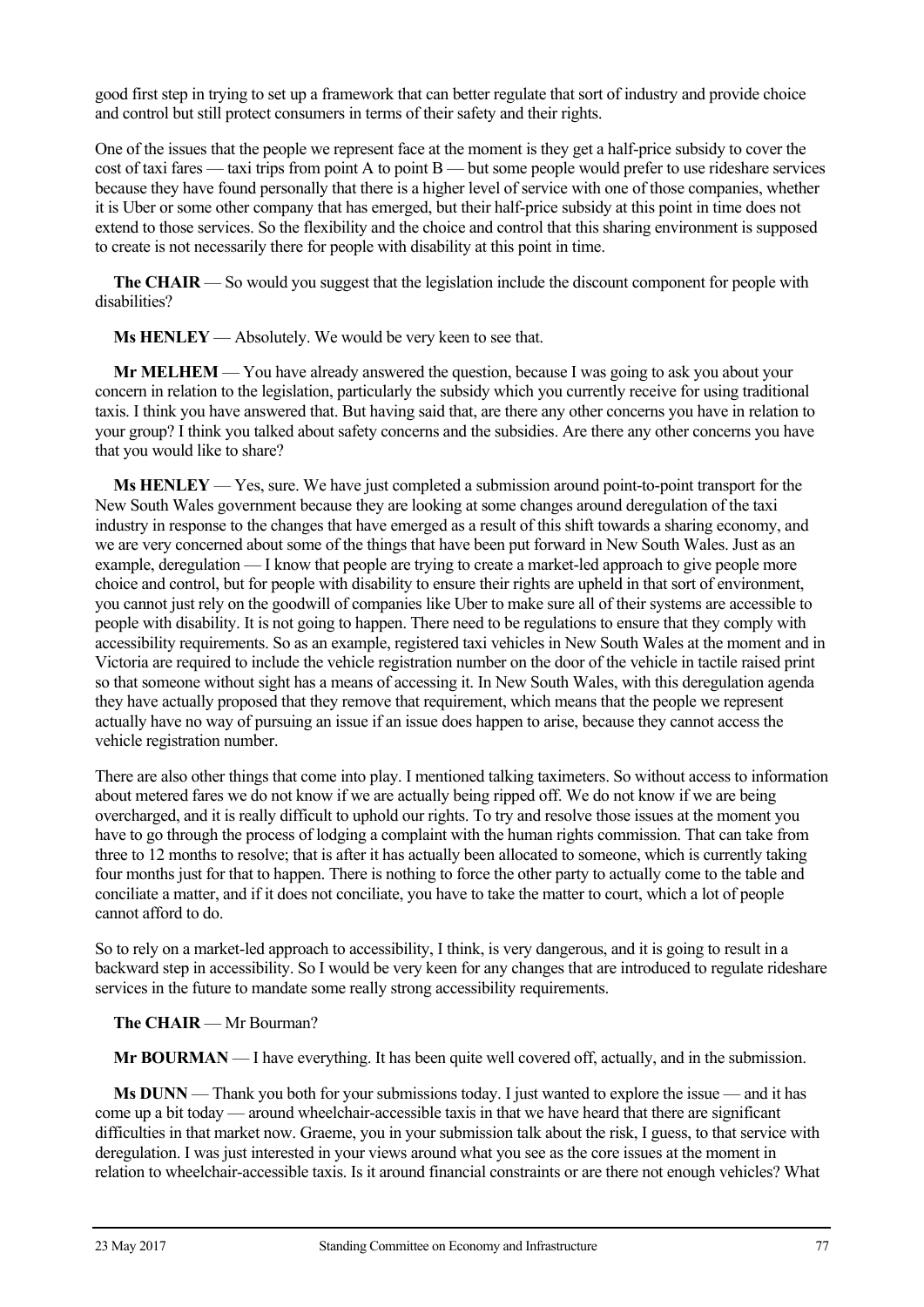sort of factors are playing out at the moment that make it an issue now, because that will help in terms of what we need to do in the future?

**Mr NEWMAN** — I guess, firstly, in a more competitive marketplace the higher cost of putting a wheelchair-accessible-type vehicle on the road can be up to four times the price of putting a sedan on the road. I have forgotten the numbers now, but there are a significant number of wheelchair-accessible taxis already on the road. Some of those are very busy providing some excellent services, some of them perhaps not. Government has tried to put a lot of incentives in place: the multipurpose taxi program, which provides a half-fare discount for people who are judged to have that requirement; the lifting fee, which gives the drivers some incentive to do wheelchair work rather than high-capacity taxi work; and even some of the subsidies that are provided, especially in the country areas, to help people who want to enter into that market to purchase those vehicles.

It is difficult to understand why those incentives are not really working as well as they could. People with disabilities, people who require wheelchair-accessible taxis and do not have close networks, a lot of the people that I have worked with in the past form personal relationships with drivers of wheelchair-accessible taxis and do get excellent service. But if you call one of the major service providers and ask for a wheelchair-accessible taxi, sometimes people have been known to wait for 3 hours or more for a vehicle to turn up, and we are not really sure why that happens.

I have been involved a little bit with the department for transport, people who are looking at those incentives at the moment. I am pleased to be part of that consultation, and hopefully we can work out ways of improving the service.

**Ms DUNN** — Get to the core of it. Great. Thank you.

**Mr O'SULLIVAN** — Just one question from me, Chair. Ms Henley, I guess I am just trying to get an understanding, because we have heard evidence earlier today in relation to some of the impacts that the \$2 levy will have and generally what some of the impacts will be on taxis, particularly in regional areas in terms of disability services provided there. On the other side of that ledger, if we look at ridesharing, whether it be Uber or any others that might come into the marketplace, what sort of facilities do they currently provide in that space, and in other states what sort of services do they provide; is it different to what it is here in Victoria?

**Ms HENLEY** — In terms of whether there is a higher frequency? Sorry, I am trying to understand the question.

**Mr O'SULLIVAN** — Is there any capacity in terms of what Uber are doing now in the disability sector to cater for that market?

**Ms HENLEY** — It seems to be mostly focused around the customer service side of things, so for people who are blind, for example, two of our biggest issues include short fares — for example, I came here from Flinders Lane today, but I have not been to Parliament House before so I still had to get a taxi because walking would have stressed me out — I did not know where I was going — and sometimes to get a taxi to pick up a really short fare like that is quite difficult. So that is one of the issues.

The other issue is around getting assistance from the vehicle into the destination. We will often rely on taxis if we are going somewhere that is just a one-off destination, we are not familiar with the area, there is no point really investing the time and energy into learning how to get there, because you are not going to need to get there again. Therefore you might not know the location very well and you rely on the driver to be able to get you exactly to that point where you need to be. Taxidrivers are sometimes a bit hesitant to do that — not all the time; it is not a one-size-fits-all, but some people in their own interactions have found that rideshare services actually provide a better level of service and for that reason they are going over to those sorts of services instead of taxis.

**Mr O'SULLIVAN** — I have used Uber at times in the past, and once you get to your destination and you hop out you still have got no idea how much it has actually cost you until you see on your credit card statement or on the app at some stage.